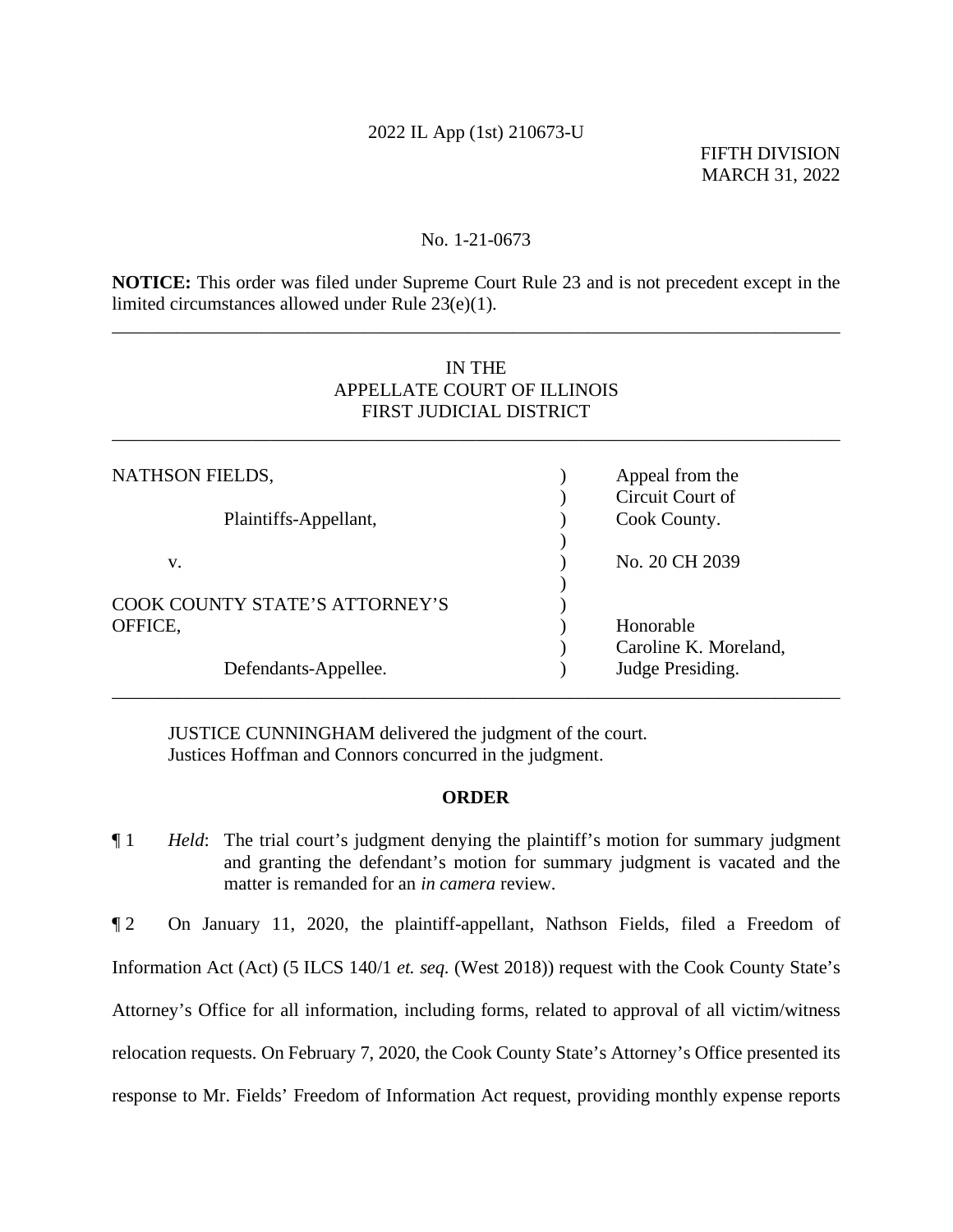No. 1-21-0673

and withholding some categories of information based on its interpretation of exemptions under the Act to which it believed it was entitled. On February 19, 2020, Mr. Fields filed a complaint in the circuit court of Cook County, alleging that the Cook County State's Attorney's Office did not meet its burden of proving that the withheld records were exempt from disclosure under the Act. The parties filed cross-motions for summary judgment on the issue. On June 2, 2021, the circuit court denied Mr. Field's motion for summary judgment and granted the Cook County State's Attorney's motion for summary judgment. On appeal, Mr. Fields argues that the Cook County State's Attorney's Office did not meet its burden to show that the withheld categories were exempt. For the reasons that follow, we vacate the judgment of the circuit court of Cook County and remand the case to the circuit court for further proceedings in accordance with this order.

## ¶ 3 BACKGROUND

¶ 4 On January 11, 2020, Mr. Fields filed a request under the Act, upon the Cook County State's Attorney's Office, asking for: "all approved Victim/Witness Relocation Request Approval Forms or other such forms submitted to obtain relocation compensation for a witness. You may redact witness names and personal information." On February 7, 2020, the Cook County State's Attorney's Office submitted its response to Mr. Fields' request. That submission was in the form of monthly expense reports for the Victim/Witness Relocation program between the years of 1999 and 2019. Examples of the information provided in response to the Freedom of Information Act request were: the monthly monetary amounts spent on hotel expenses, moving expenses, and security deposits. Notably, the Cook County State's Attorney's disclosure stated that it did not include any information regarding the following: (1) case name; (2) case number; (3) relocation number; (4) date of entry; (5) emergency or not; (6) name of victim/ witness; (7) names of others including family members; (8) Assistant State's Attorney (ASA) requester; (9) Victim Witness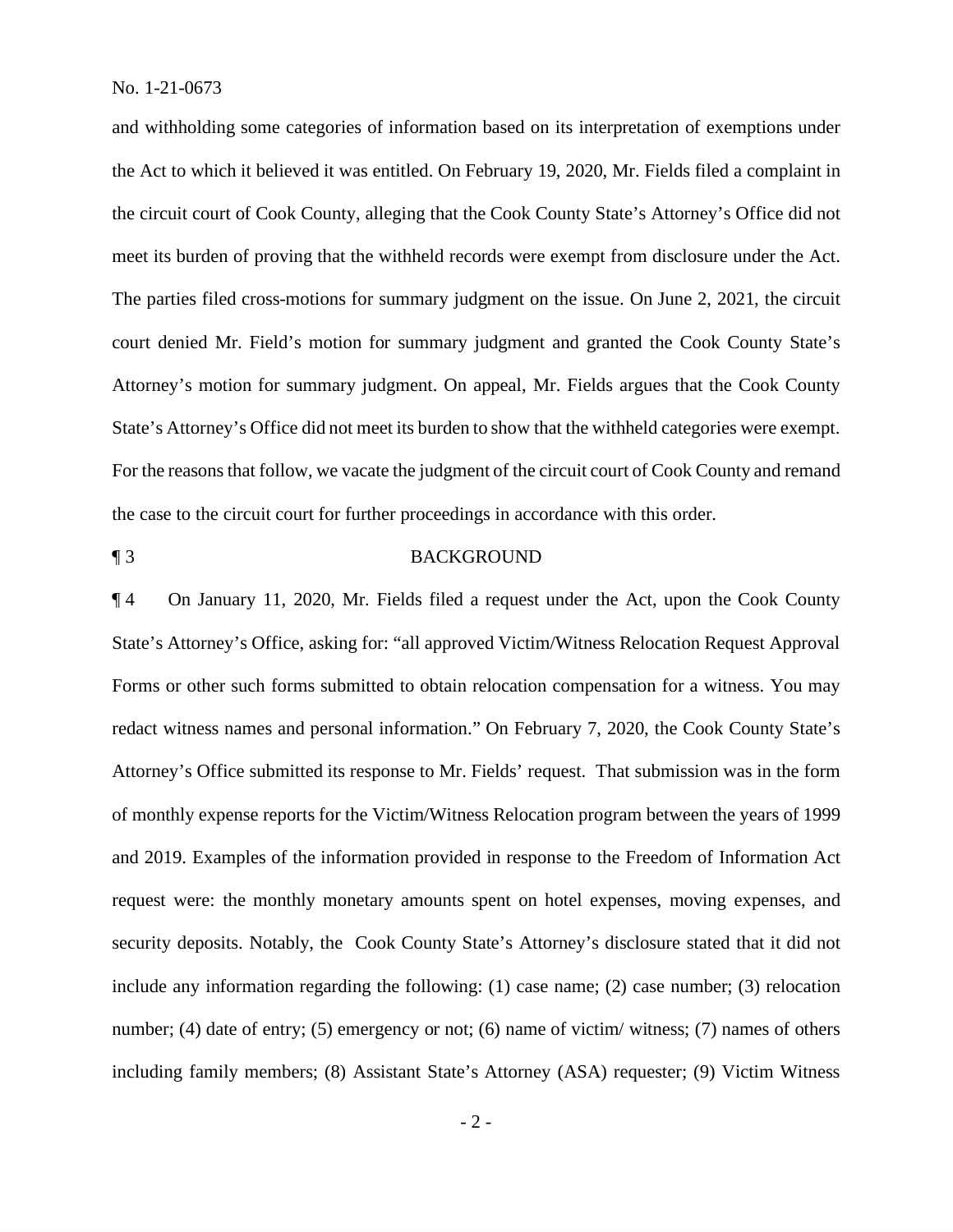personnel assigned; (10) victim/witness address; (11) victim/witness phone number; (12) victim/witness date of birth; (13) victim/witness gender; (14) victim/witness race; (15) victim/witness primary language; (16) victim/witness social security number; (17) victim/witness license plate number/vehicle identification number; (18) victim/witness income; (19) victim/witness public aid and Section 8 information; (20) approval; (21) any check/cash fee amount paid; (22) emergency living expenses paid; (23) hotel expenses paid; (24) moving expenses paid; (25) rent monies paid; (26) security deposit monies paid; and (27) transportation monies paid via the program. The Cook County State's Attorney's Office asserted that the foregoing categories fell into various exemptions under section 7 of the Act (5 ILCS 140/7 (West 2018)) and were thus, exempt from disclosure.

¶ 5 Mr. Fields then filed a complaint in the circuit court of Cook County, alleging that the Cook County State's Attorney's Office was in violation of the Act when it withheld, without adequate explanation, the following categories: (1) case name; (2) case number; (3) relocation number; (4) date of entry; (5) ASA requester; (6) approval; (7) check/cash fee amount paid; (8) emergency living expenses paid; (9) hotel expenses paid; (10) moving expenses paid; (11) rent monies paid; (12) security deposit monies paid; and (13) transportation monies.

¶ 6 The Cook County State's Attorney's Office answered Mr. Fields' complaint by asserting four affirmative defenses under sections  $7(1)(c)$ ,  $7(1)(d)(i)$ ,  $7(1)(d)(iv)$ , and  $7(1)(d)(vi)$  of the Act. Specifically, the Cook County State's Attorney's Office averred that the withheld categories fell under the exemptions of: (1) unwarranted invasion of personal privacy; (2) interference with pending or actually and reasonably contemplated law enforcement proceedings conducted by any law enforcement or correctional agency that is the recipient of the request; (3) disclosure would reveal the identity of a confidential source; or (4) would endanger the life or physical safety of law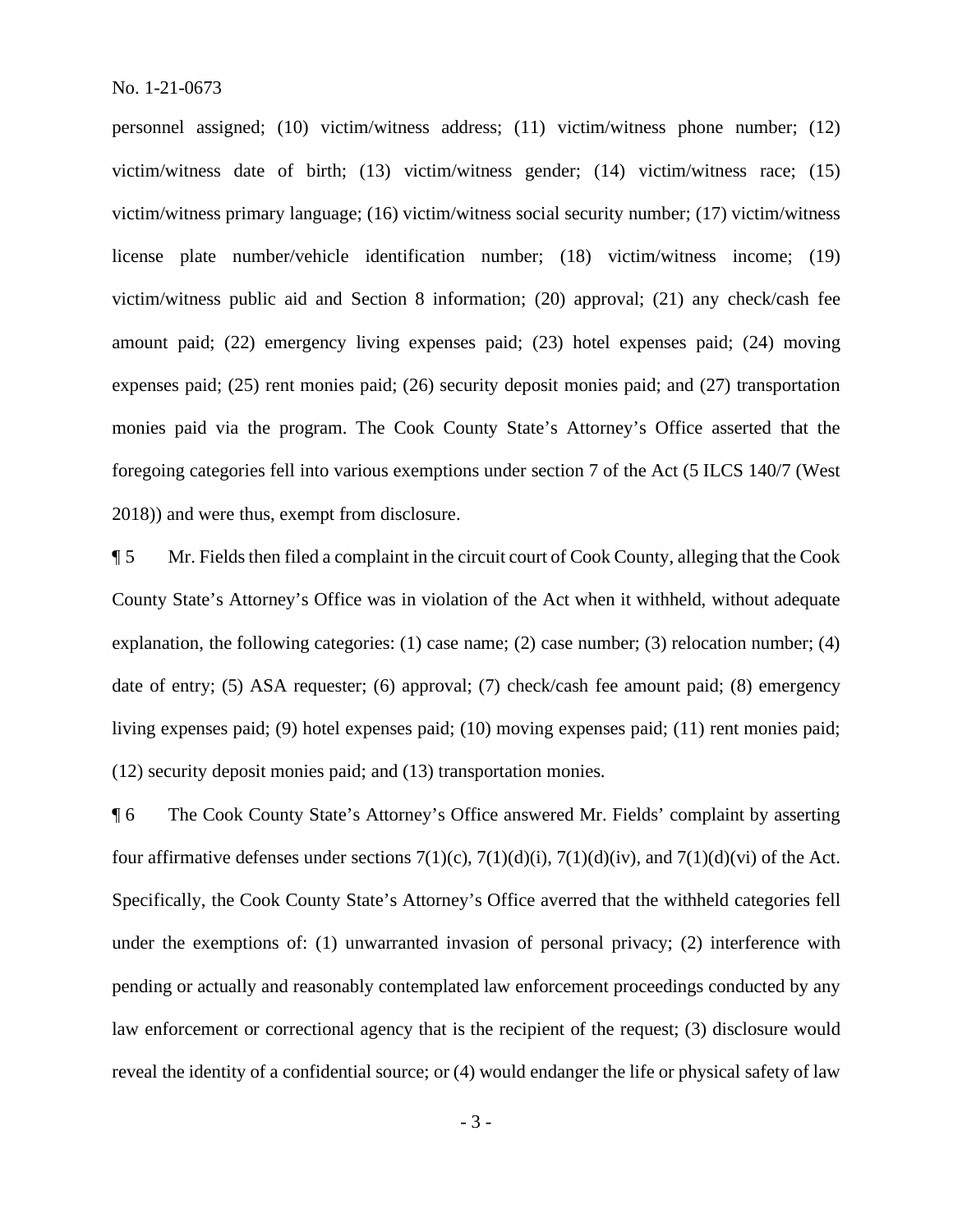enforcement personnel or any other person, respectively. 5 ILCS  $140/7(1)(c)$ ,  $7(1)(d)(i)$ ,  $7(1)(d)(iv)$ ,  $7(1)(d)(vi)$  (West 2018). In conjunction with its answer, the Cook County State's Attorney's Office filed two affidavits from two employees, one from Lori Smith, the director of the Victim Witness Program, and the other from Martha Jimenez, the supervisor of Municipal Litigation and the Freedom of Information Act officer for the Cook County State's Attorney's Office.

¶ 7 The affidavit of Lori Smith gave a detailed description of her role in the Victim Witness Program and the Victim/Witness Relocation Program Unit. It stated that the Victim/Witness Relocation Program Unit coordinates relocation for victims or witnesses in cases in which those individuals are facing an imminent threat of danger to themselves, their family, or their property. The relocation process begins when a victim or witness has been threatened. Once, the victim or witness files a police report, the Assistant State's Attorney assigned to the original charged criminal case refers the threatened individual to the Victim/Witness Program. Ms. Smith's affidavit explained that the victim or witness must first secure a residence; then, the Victim/Witness Relocation Program Unit sends money directly to the landlord, hotel, or reimburses the victim or witness upon receiving receipts regarding the expenses such as gas or an apartment. The individuals within the relocation program are victims or witnesses who either received a direct threat from the defendant in the charged case or are a confidential source or witness in a high-profile case. Lori Smith's affidavit attested that, in response to Mr. Fields' request under the Act, she performed the search herself with the assistance of the information technology unit of the Cook County State's Attorney's Office. She stated by affidavit, that she provided monthly expense reports from January 1999 to November 2019, which included the following categories: check/cash fee; emergency living expenses; hotel expenses; moving expenses; rent;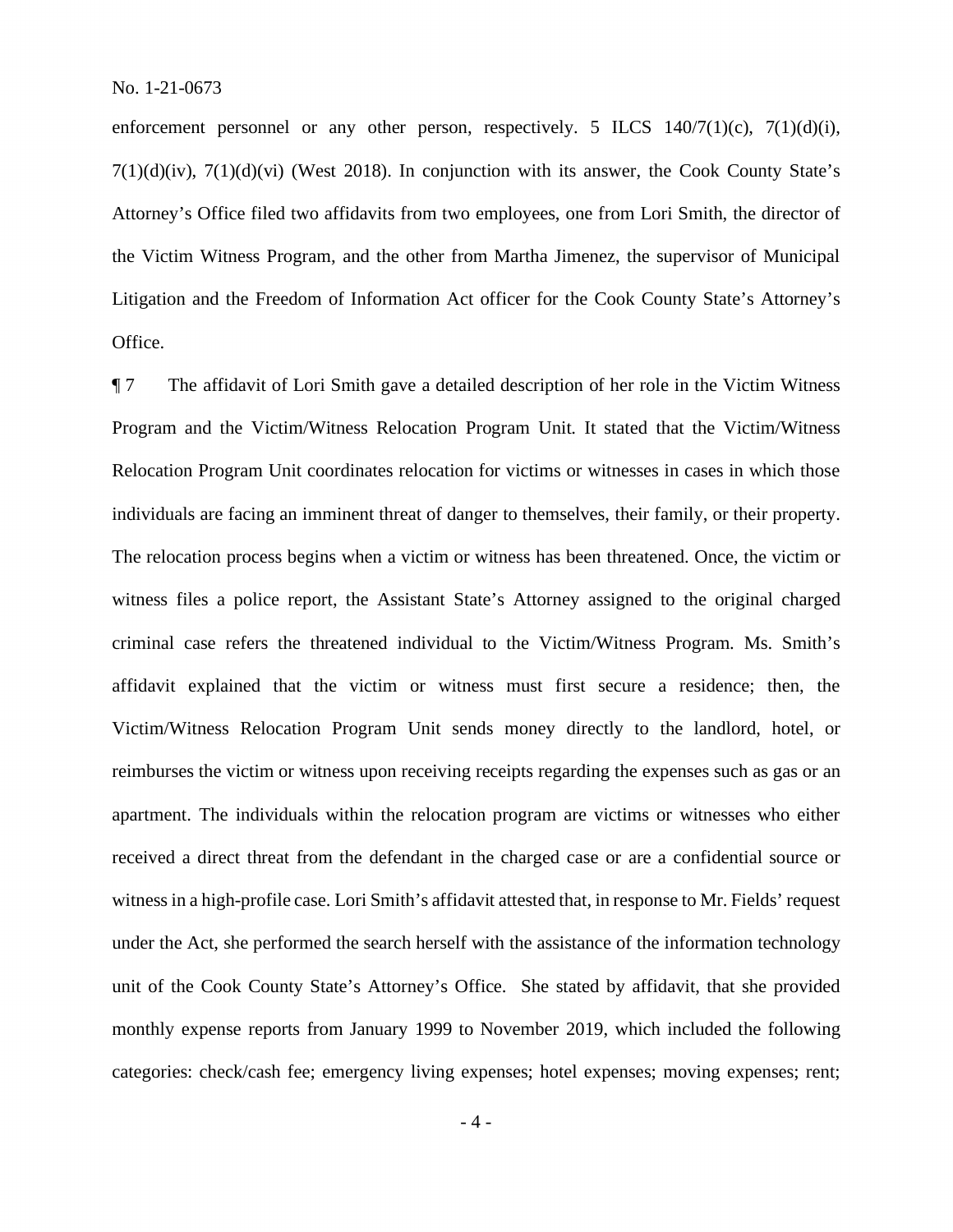security deposit; and transportation. The affidavit did not mention any exemptions or withholding of information pursuant to any exemptions.

¶ 8 The affidavit of Martha Jimenez stated that she oversaw the day-to-day handling of requests made pursuant to the Act and, in particular, handled the request of Mr. Fields in this case. The affidavit attested that she instructed Ms. Smith to produce monthly expense reports and withhold information which could be a personal identifier or could become a personal identifier in conjunction with the other information requested. Ms. Jimenez stated that she made that decision based on sections 7(1)(b), 7(1)(c), 7(1)(d)(i), 7(1)(d)(iv), and 7(1)(d)(vi) of the Act. 5 ILCS 140/7(1)(b), 7(1)(c), 7(1)(d)(i), 7(1)(d)(iv), 7(1)(d)(vi) (West 2018). The affidavit did not state how the withheld categories of information fit within the exemptions identified.

¶ 9 On June 9, 2020, Mr. Fields filed a motion for summary judgment arguing that the withheld information should be released and that the Cook County State's Attorney's Office should release an index of the withheld records, giving a description of the contents of each document withheld and a statement regarding the basis of the exemption for each withheld document, either before or after an *in camera* inspection.<sup>1</sup> On August 10, 2020, the Cook County State's Attorney's Office filed its own motion for summary judgment, arguing that the withheld categories were properly redacted and exempt from disclosure. The motion specifically argued that the categories of case name; case number; date of entry; and names of Assistant State's Attorney requesters, when

<sup>&</sup>lt;sup>1</sup>An *in camera* inspection or review is a procedure where the trial court reviews documents privately in chambers or in a courtroom, devoid of spectators, to determine if the documents are admissible or able to be disclosed.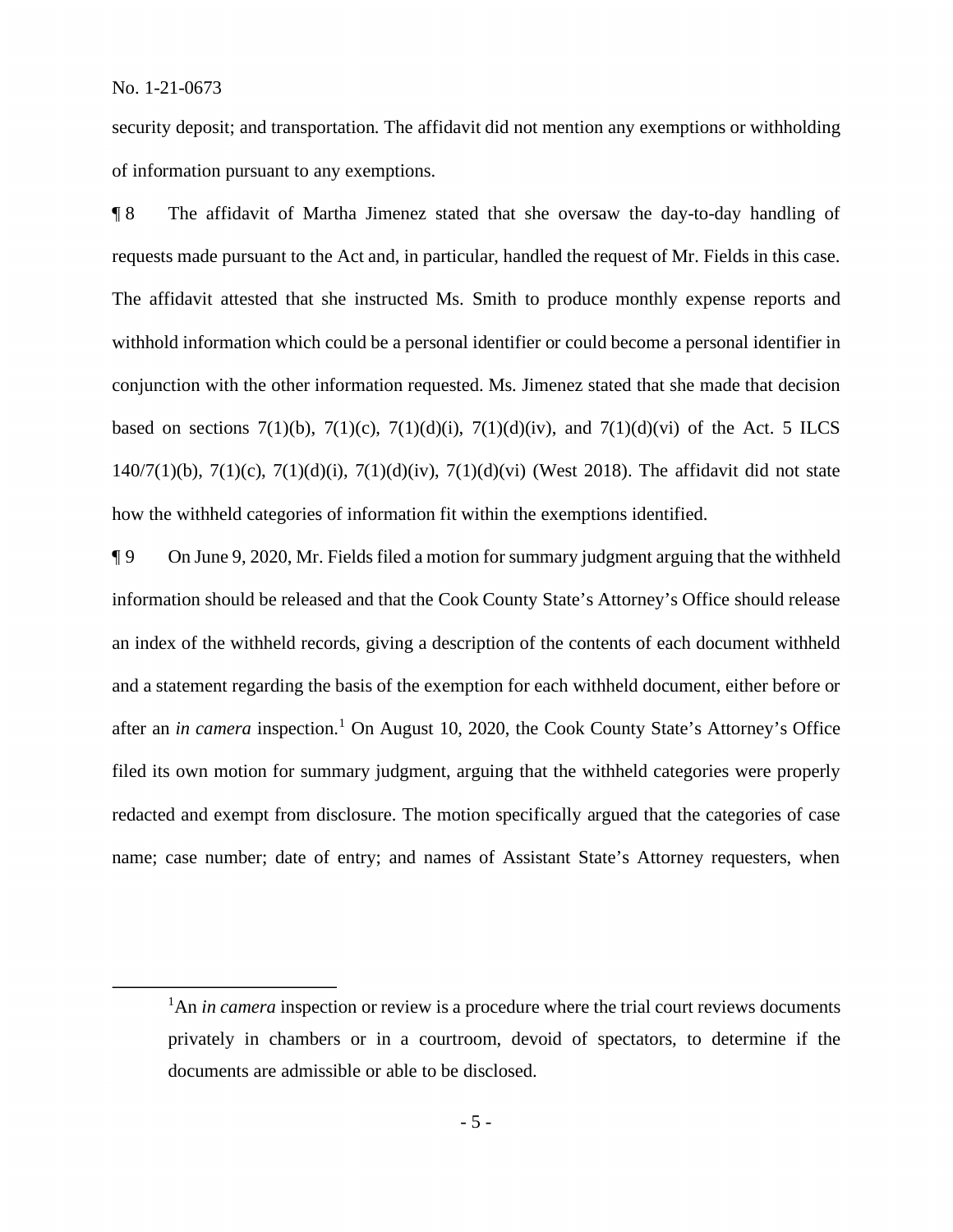combined, allowed for the identification of victims and witnesses, thereby making them unique identifiers under sections  $7(1)(b)$  and  $7(1)(c)$  of the Act.

¶ 10 The Cook County State's Attorney's Office's motion for summary judgment further claimed that since witness names are part of the court record, and therefore public information, that someone needed only look up the public docket to match the withheld categories and determine the particular witness who requested relocation and what financial assistance they received. The Cook County State's Attorney's Office, accordingly, contended that the release of the relocation expenses provided personal financial information when linked to a specific person. Under those circumstances, the Cook County State's Attorney's Office argued that providing the withheld information would constitute an unwarranted invasion of personal privacy, since each witness or victim in the relocation program faces an "imminent threat" and providing any information which undermines their security would be an invasion of their personal privacy. Under the exemption in section 7(1)(d)(i) of the Act, the Cook County State's Attorney's Office asserted that if witnesses knew that their request for relocation was made public, it would impact the community's and future witnesses' willingness to work with law enforcement or law enforcement proceedings and result in the public having no confidence in the Cook County State's Attorney's Office's ability to keep them safe. The motion argued that section  $7(1)(d)(iv)$  of the Act applied to Mr. Fields' request since case number, case name, and ASA requester are uniquely linked to witnesses who requested relocation, and in some cases, those witnesses are confidential sources. Lastly, the motion contended that an exemption under section  $7(1)(d)(vi)$  the Act also applied. It argued that that section of the Act exempts any information that would "endanger the life or physical safety of law enforcement personnel or any other person," because each victim or witness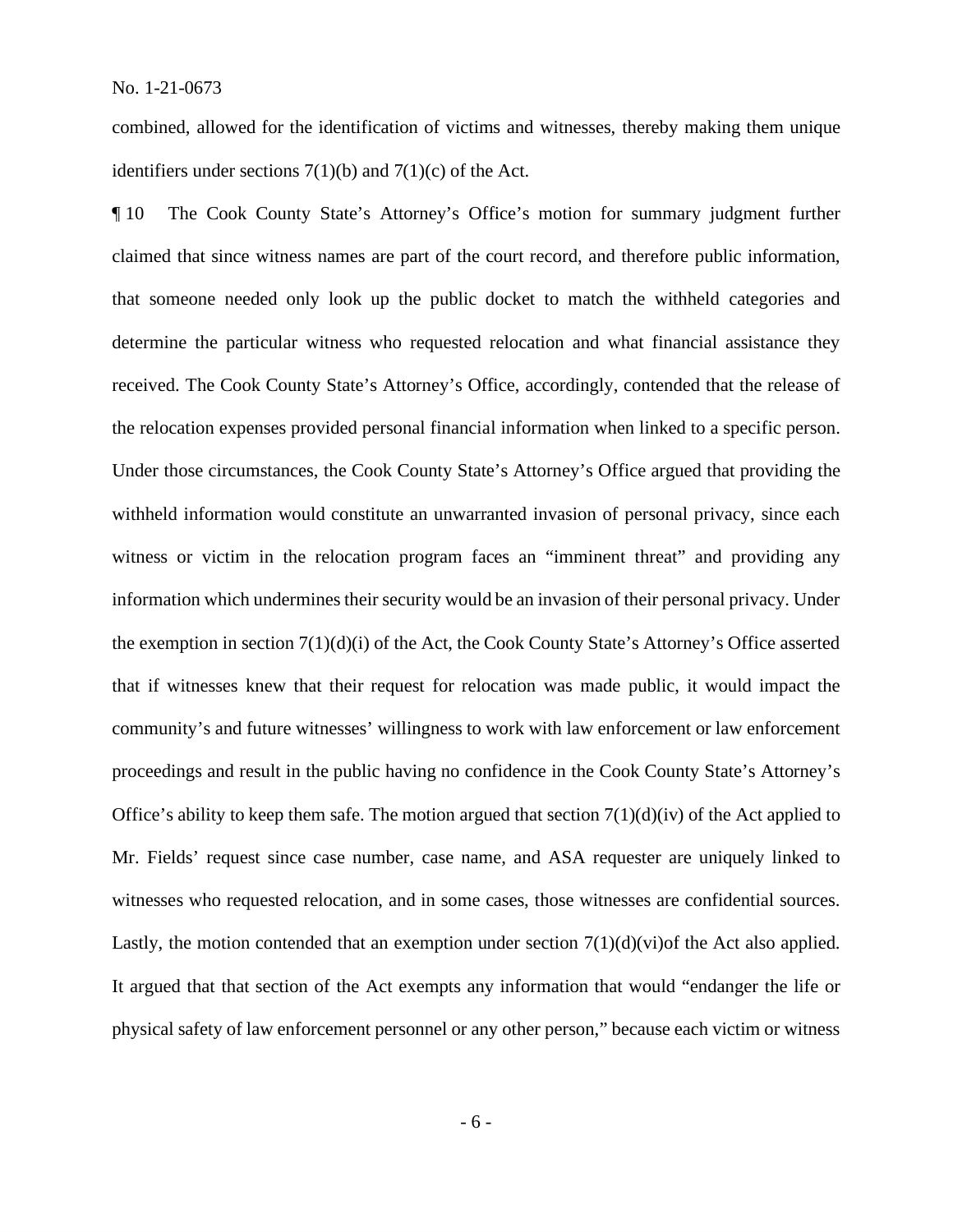in the relocation program has been threatened and faces an imminent danger to their bodily safety, the safety of their family, or the safety of their property.

¶ 11 On September 21, 2020, Mr. Fields filed his response to the Cook County State's Attorney's cross-motion for summary judgment. In the response, Mr. Fields argued the Cook County State's Attorney's Office's evidence did not support its claims of exemption under the Act and that its claims were vague, sweeping, and conclusory. The response stated the affidavits did not discuss the methodology that was employed to determine which categories would be withheld. ¶ 12 On June 2, 2021, the trial court issued its order regarding the cross-motions for summary judgment. Nothing in the record before us indicates that the court conducted a hearing on the motions prior to its written order. The court granted the Cook County State's Attorney's motion for summary judgment and denied Mr. Fields' motion for summary judgment. The court stated that the Cook County State's Attorney's Office sufficiently proved that the documents and categories withheld from Mr. Fields' request fell into each of the claimed exemptions. On June 11, 2021, Mr. Fields filed a notice of appeal.

### ¶ 13 ANALYSIS

¶ 14 We note that we have jurisdiction to consider this matter since Mr. Fields filed a timely notice of appeal following the trial court's judgment denying his motion for summary judgment and granting the Cook County State's Attorney's Office's motion for summary judgment. Ill. S. Ct. R. 303 (eff. July 1, 2017).

¶ 15 On appeal, the issue before us is whether the trial court erred in granting summary judgment in favor of the Cook County State's Attorney's Office. Mr. Fields argues that the Cook County State's Attorney's Office failed to meet its burden in the trial court which would have established that each of the withheld categories fit into the claimed exemptions under section 7 of the Act. He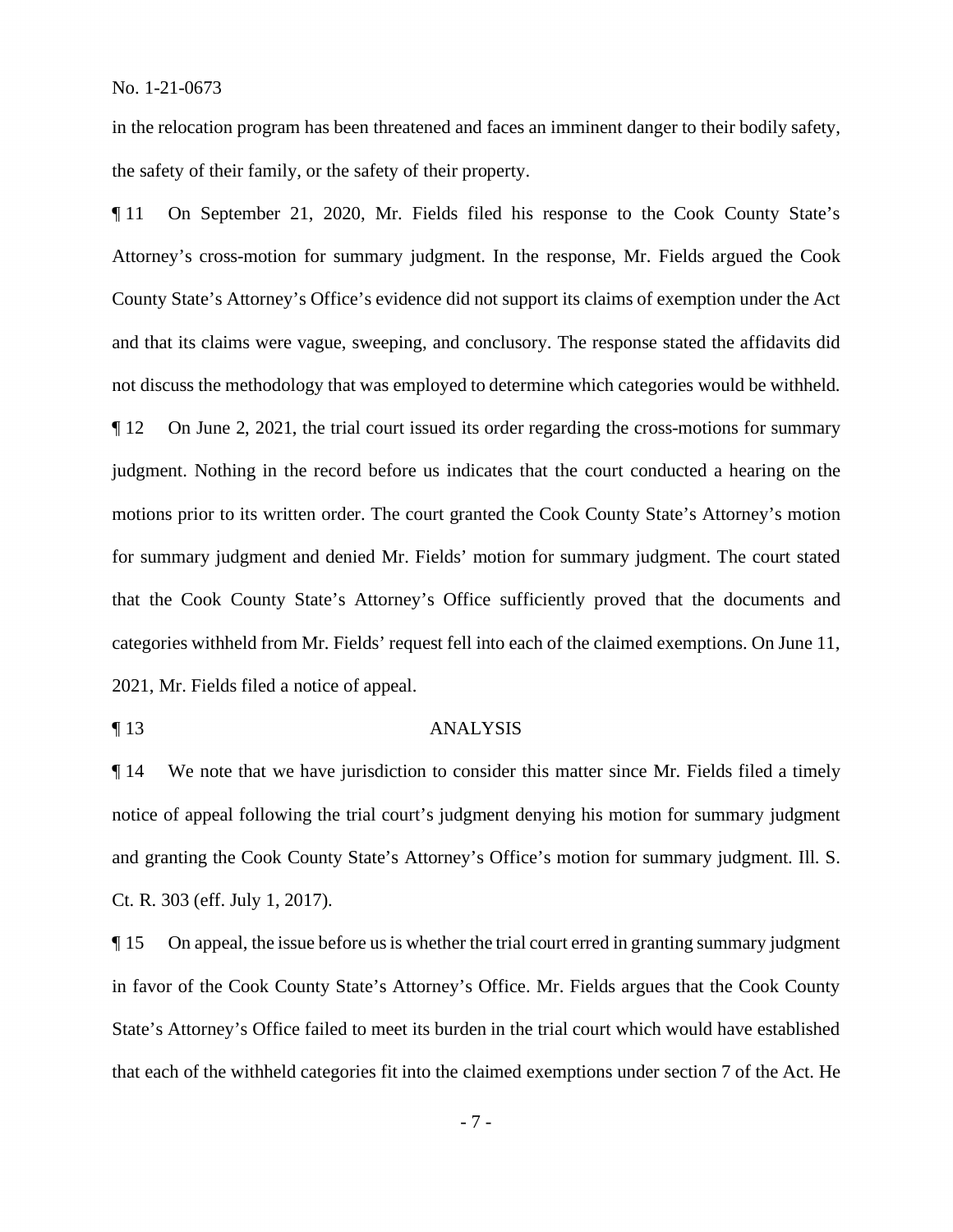argues that there was no evidence before the court which could establish that the withheld information could lead to the identification of any witness, let alone in a specific case. Therefore, he claims that the trial court erred in granting summary judgment in favor of the Cook County State's Attorney's Office. He asks us to vacate that judgment and remand this case to the trial court for further proceedings.

¶ 16 "Summary judgment is appropriate when there are no genuine issues of material fact and the moving party is entitled to judgment as a matter of law." *Outboard Marine Corp. v. Liberty Mutual Insurance Co.*, 154 Ill. 2d 90, 102 (1992). Our review of a trial court's summary judgment ruling is *de novo*. *Dumke v. City of Chicago*, 2013 IL App (1st) 121668, ¶ 11.

¶ 17 Here, the trial court granted summary judgment on the ground that the information withheld from Mr. Fields' request under the Act by the Cook County State's Attorney's Office was exempt. "The [Freedom of Information Act's] purpose is to open governmental records to the light of public scrutiny." *Day v. City of Chicago*, 388 Ill. App. 3d 70, 73 (2009). "Public records are presumed to be open and accessible under [the Act] and the exemptions are to be read narrowly." *National Ass'n of Criminal Defense Lawyers v. Chicago Police Department*, 399 Ill. App. 3d 1, 11 (2010). "If the public body seeks to invoke one of the exemptions in section 7 as grounds for refusing disclosure, it is required to give written notice specifying the particular exemption claimed to authorize the denial." *Lieber v. Board of Trustees of Southern Illinois University*, 176 Ill. 2d 401, 408 (1997). If the party requesting disclosure seeks to challenge the public body's denial in the trial court, the burden is on the public body to prove that "the records in question fall within the exemption it has claimed." *Illinois Education Ass'n v. Illinois State Board of Education*, 204 Ill. 2d 456, 464 (2003). "To meet this burden and to assist the trial court in making its determination, the agency must provide a *detailed* justification for its claim of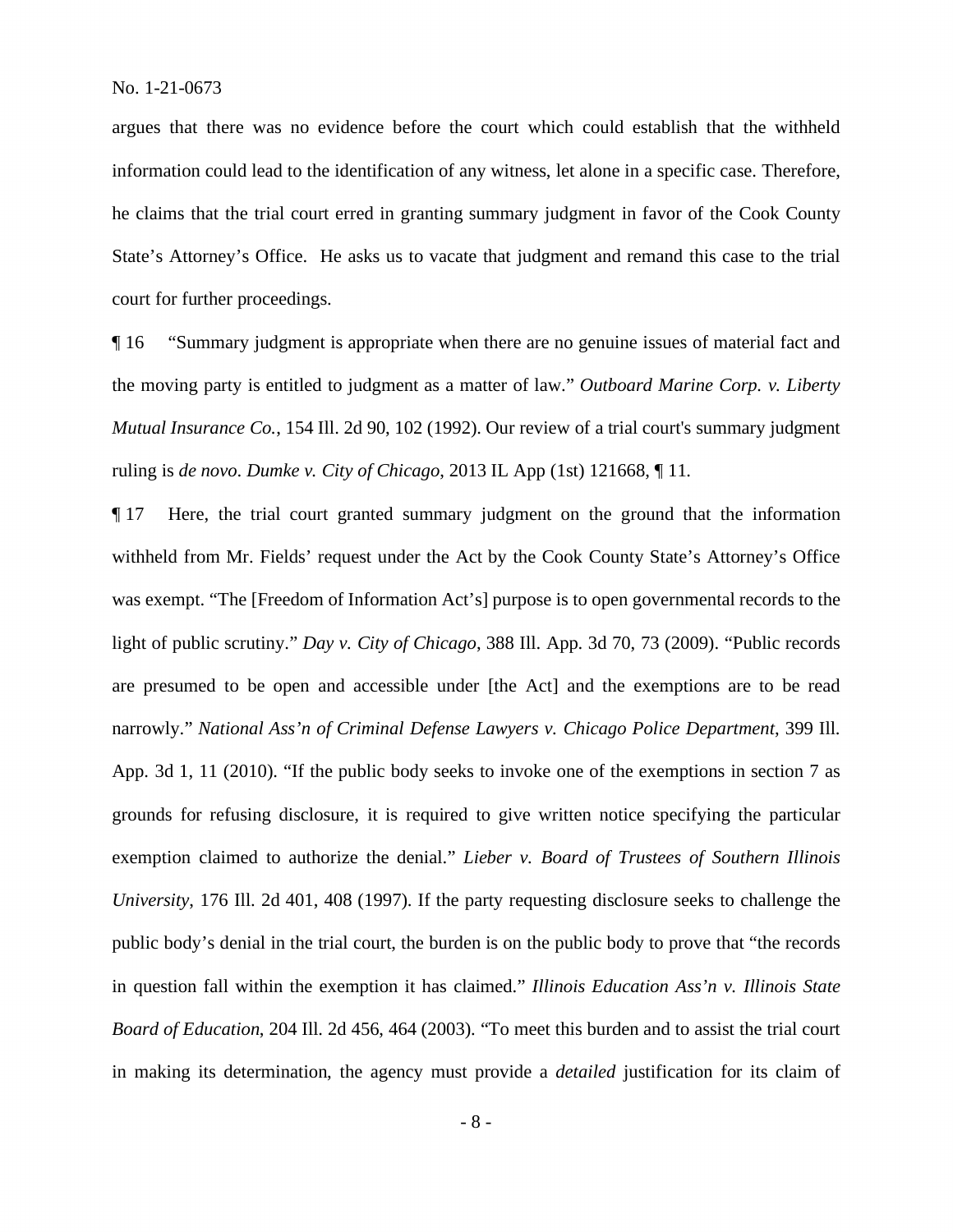exemption, addressing the requested documents specifically and in a manner allowing for adequate adversary testing." (Emphasis in original.) *Baudin v. City of Crystal Lake*, 192 Ill. App. 3d 530, 537 (1989).

¶ 18 The trial court "shall conduct such in camera examination of the requested records as it finds appropriate to determine if such records or any part thereof may be withheld under any provision of this Act." 5 ILCS 140/11(f) (West 2018). Courts of review have interpreted that section of the Act to mean that the trial court need not conduct an *in camera* inspection "where the public body meets its burden of showing that the statutory exemption applies by means of affidavits." *Illinois Education Ass'n*, 204 Ill. 2d at 469. However, affidavits alone are not sufficient if "the public body's claims are conclusory, merely recite statutory standards, or are too vague or sweeping." *Illinois Education Ass'n*, 204 Ill. 2d at 469.

¶ 19 In this case, the Cook County State's Attorney's Office in its motion for summary judgment and affidavits emphasized the danger to witnesses and victims if their identity or any information regarding their current location was disclosed. The affidavit from Lori Smith was very detailed in its description of the Victim/Witness Relocation Program Unit, its process in relocating victims or witnesses, and the imminent threat to those individuals. We note from the information that it is abundantly clear that, if the disclosure was made in a manner that disclosed the names of witnesses or victims and their locations, they could be in imminent danger. It is also evident that the disclosure of information which puts these individuals in danger would erode public trust in the law enforcement agencies involved.

¶ 20 However, while the Cook County State's Attorney's Office details the danger that would come from disclosure of the identities of the witnesses or victims, it fails to make any attempt to show the nexus between the withheld categories and the identification of the witnesses and victims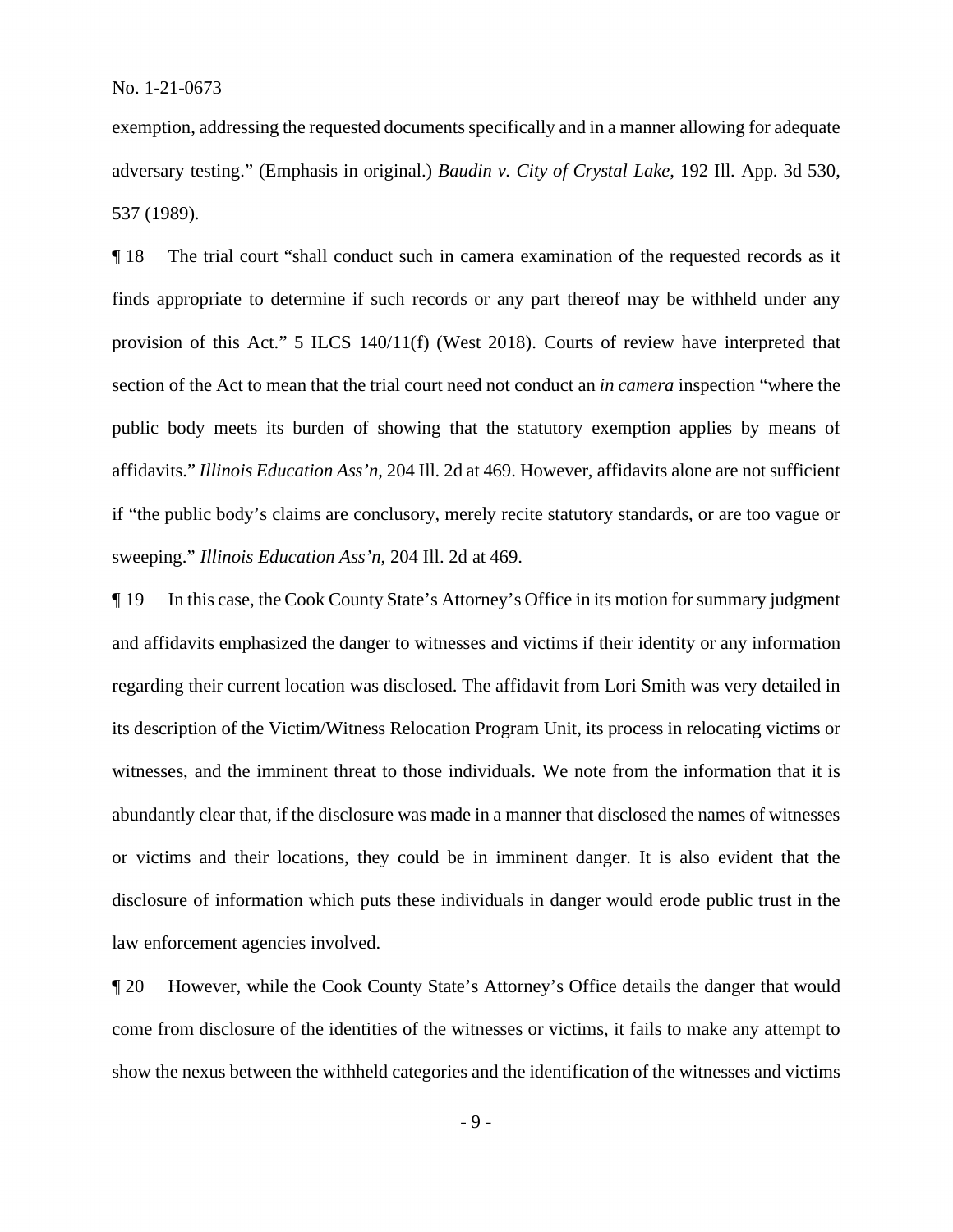in the relocation program. We can divine the nexus regarding potential identification of individuals in the program from the withheld categories of: case name; case number; date of the entry of payment; Assistant State's Attorney who requested the payment; and payment approval. However, without more information, there are certain categories for which we cannot determine how sharing the requested information would lead to identification of individuals in the program. For example, it is unclear how disclosing the amount of money paid for various expenses without any additional information would establish the nexus needed to reveal the identity of individuals in the program. We note that the crux of the argument advanced by the State's Attorney's Office was directed to the protection of personal identifying data which could lead to disclosing individual identities of victims and witnesses. Our review of the affidavits proffered by the Cook County State's Attorney's Office's, in support of the various exemptions claimed for the information it withheld, showed that they were insufficient and did not establish the required connections between the affidavits and the withheld information. That left the trial court to speculate as to whether the affidavits fell within the claimed exceptions. While we recognize the trial court's inclination to draw inferences from the affidavits provided by the State's Attorney's Office, given the serious nature of the harm that could occur if identities were disclosed, the court should not rely on mere talisman recitation of phrases such as "imminent danger" to relieve a public body of its burden to show that the invoked exemption applies. See *Illinois Education Ass'n*, 204 Ill. 2d at 470 (stating a public body may not simply state certain words or phrases as "some talisman, the mere utterance of which magically casts a spell of secrecy over the documents at issue"). Instead, "the public body can meet its burden only by providing some *objective* indicia that the exception is applicable under the circumstances." (Emphasis in original). *Illinois Education Ass'n*, 204 Ill. 2d at 470.

¶ 21 Importantly, summary judgment is only appropriate when the affidavits show with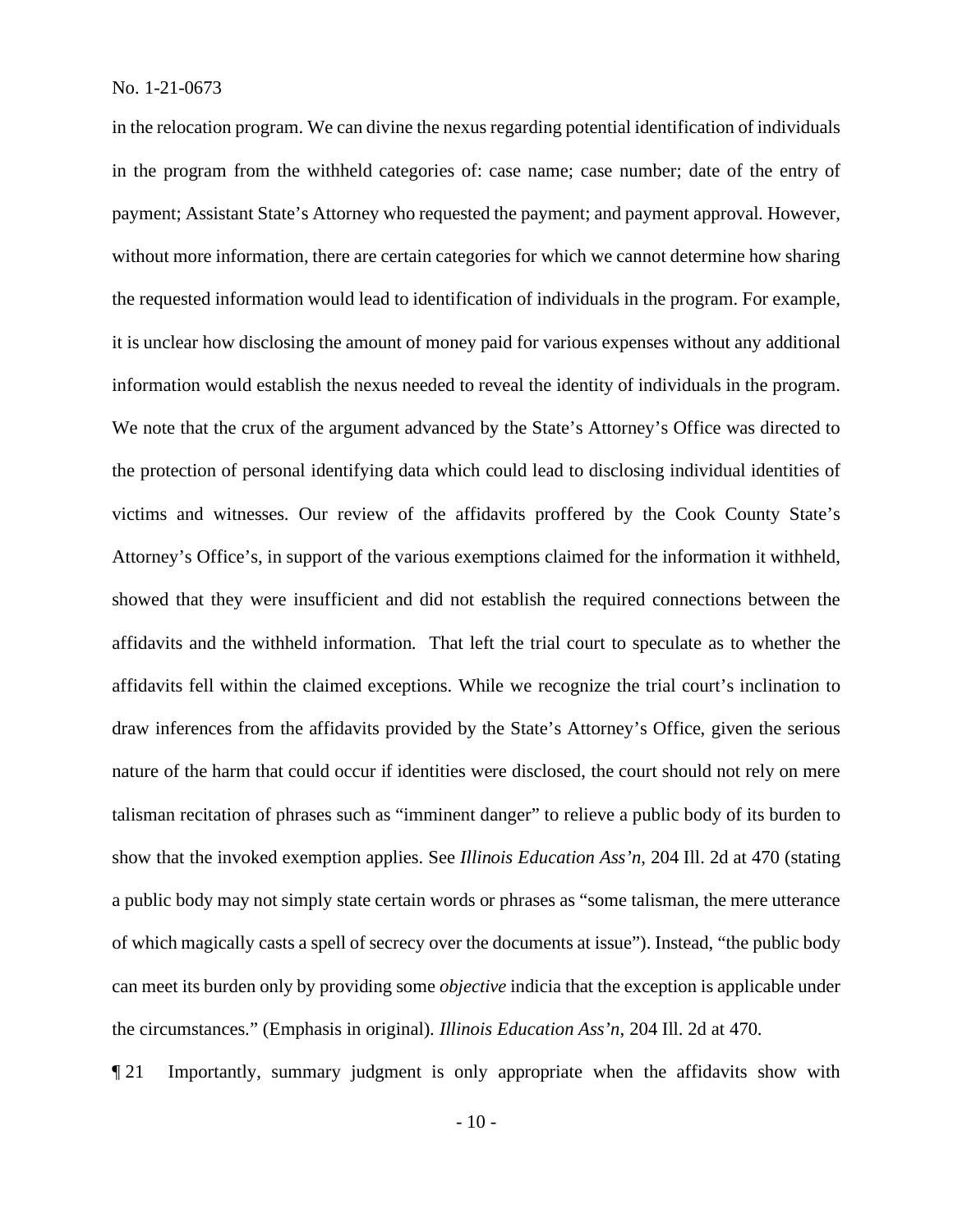"reasonable specificity why the documents fall within the claimed exception and are sufficient to allow adversarial testing." *Illinois Education Ass'n*, 204 Ill. 2d at 470-71. That specification is absent from the affidavits produced by the Cook County State's Attorney's Office in this case. The affidavits discuss the documents and the process collectively but do not show with any specificity how the disclosure of the categories, individually, reveal a witness' or victim's identity. This is especially true of the categories which we highlighted as lacking the nexus needed for identification and disclosure. Without reasonably detailed affidavits, the trial court should have conducted an *in camera* review of the requested documents to determine whether the material fell within the exemptions and then order any necessary redactions to the documents. *Illinois Education Ass'n*, 204 Ill. 2d at 472. Stated another way, the record before us does not contain a sufficient basis for the trial court to have disposed of the case via summary judgment. Whether the withheld information for each and every category fell within an exemption under the Act is clearly a material question. Therefore, granting summary judgment in favor of the Cook County State's Attorney's Office was an error. Accordingly, we vacate that judgment and remand the case for further proceeding, which will allow the trial court to consider whether the State's Attorney's Office has met its burden of establishing the necessary connection between the statutory provision, the requested information, and potential identification of protected individuals.

¶ 22 Thus, on remand, the trial court should conduct an *in camera* review of the documents in question. In its review, it should consider the exemptions claimed by the Cook County State's Attorney's Office and order the redaction of any information that falls under an appropriate exemption. See *Illinois Education Ass'n*, 204 Ill. 2d at 472. We recommend that the trial court be guided by two considerations. First, the court should narrowly construe the exemption when reviewing the documents, balancing the public policy favoring open and accessible disclosure of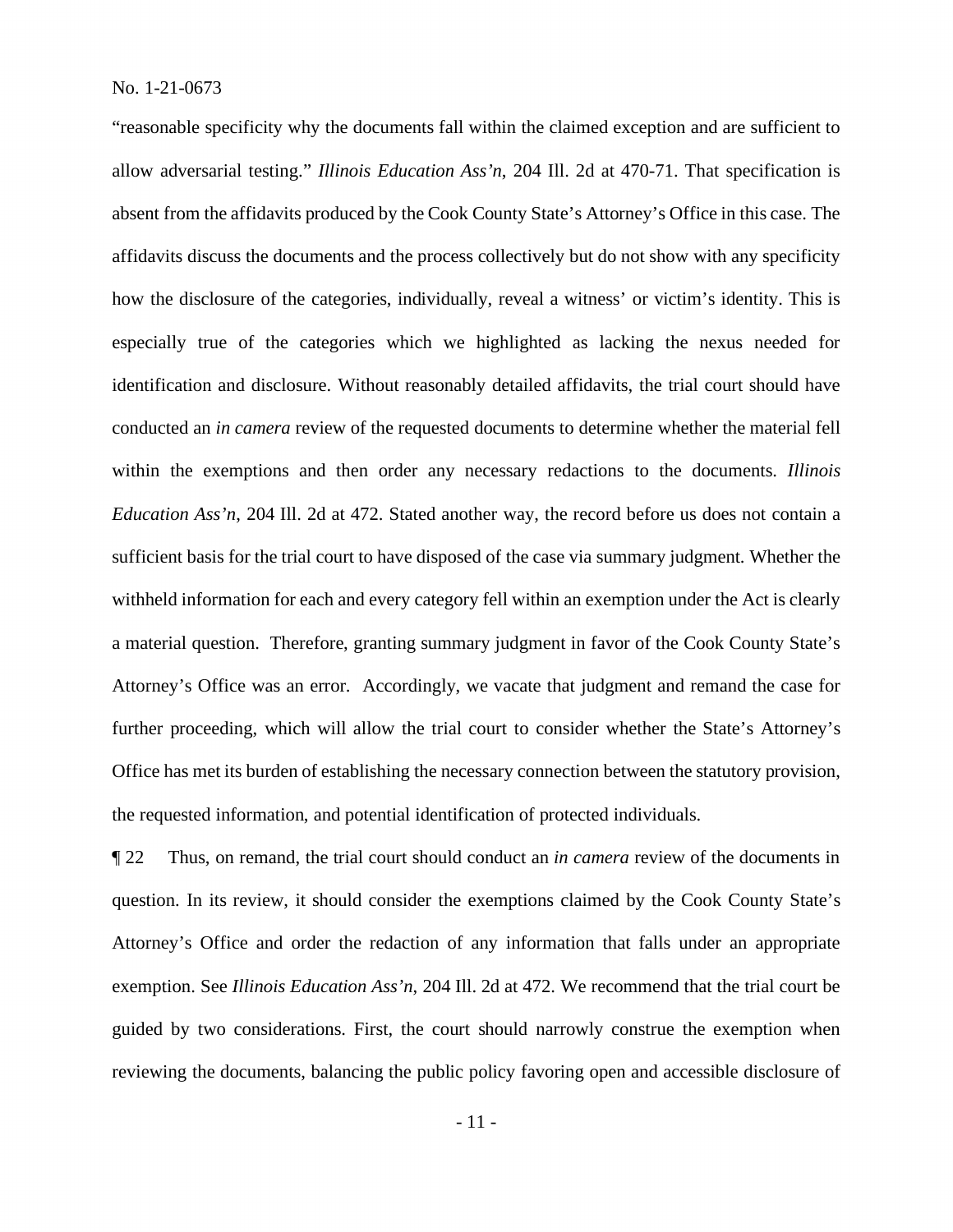government documents with the need to keep the individuals in the program safe in order to maintain public confidence in the program. Second, the court should keep in mind that the burden on the Cook County State's Attorney's Office must be met in accordance with established principles of Illinois law. That burden cannot be met by merely stating the danger inherent in the disclosure of the victims' or witnesses' identities as the Cook County State's Attorney's Office attempted to do. While the Cook County's State's Attorney did not meet its burden in its affidavits, we make no finding on whether the Cook County's State's Attorney's Office would be able to do so if they complied with Illinois precedent. That is for the trial court to decide on remand. We note that in his complaint, Mr. Fields requested that the Cook County State's Attorney's Office provide an index of withheld information. The trial court denied that request given its disposition of the matter. However, on remand, the trial court may want to revisit that request, as an index would: (1) detail the nature or contents of each document withheld, without disclosing the information which the Cook County State's Attorney's Office asserts is exempt; and (2) contain a statement of the exemption or exemptions claimed for each such deletion or document withheld. Such a process might be helpful and expedient for the trial court's review.

¶ 23 Accordingly, we vacate the trial court's order granting summary judgment to the Cook County State's Attorney's Office and denying summary judgment for Mr. Fields. We, therefore, remand this case to the trial court to conduct an *in camera* inspection of the records in question, consistent with this order.

### ¶ 24 CONCLUSION

¶ 25 For the foregoing reasons, we vacate the judgment of the circuit court of Cook County granting the Cook County State's Attorney's Office's motion for summary judgment and denying